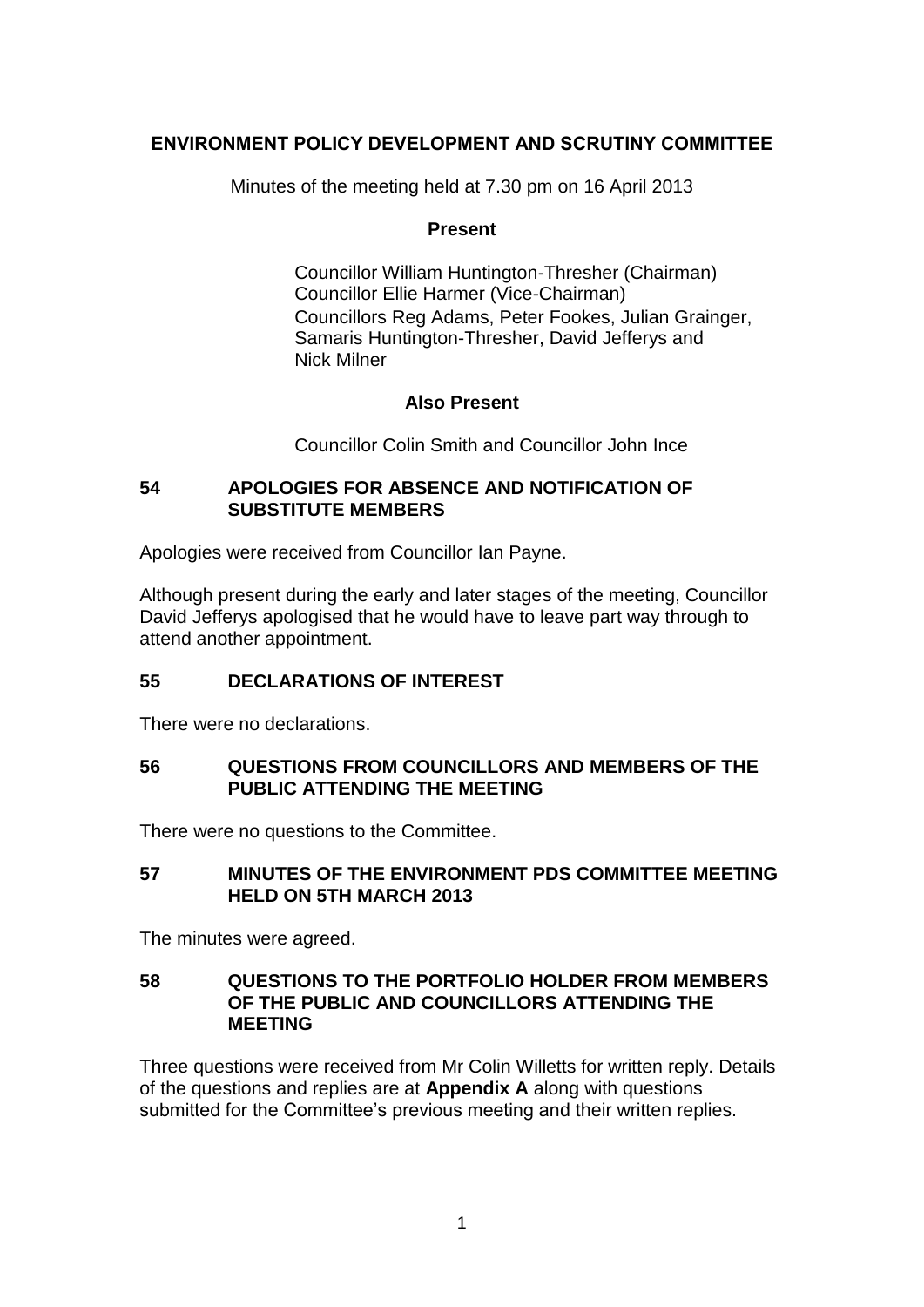#### **59 PRE-DECISION SCRUTINY OF REPORTS TO THE ENVIRONMENT PORTFOLIO HOLDER**

### **A) BUDGET MONITORING 2012/13**

#### **Report ES13039**

Based on expenditure and activity levels to 31st January 2013, the 2012/13 controllable budget for the Environment Portfolio had been projected to under spend by £6k.

Details were provided of the 2012/13 projected outturn with a forecast of projected spend for each division compared to the latest approved budget. Background to variations was also outlined.

Report ES13039 also outlined expenditure against Member Priority Initiatives for the Environment Portfolio and progress of the selected projects. It also highlighted that the final payment of a European grant had been received for the Commerce project. This, together with the release of provisions made for the project totalled £97k. Subject to Executive approval, it was proposed to transfer this amount to the earmarked reserve, for any possible redundancy costs in future related to TfL funded staff.

In response to a question from Councillor Peter Fookes, it was confirmed that no TfL funded staff were being lost and there was no indication that LIP funding would cease. The proposed transfer of £97k to an earmarked reserve would be held to cover any possible redundancy costs for TfL funded staff should the costs not be able to be contained within LIP resources.

Councillor Julian Grainger questioned whether the projected shortfall for on and off-street parking could be attributed to current economic conditions. He felt the economy was currently stable and he sought evidence that economic conditions might have contributed to the shortfall. It was explained that fewer people overall were parking – less than originally projected. There was also a lower footfall in town centres. The downturn took place in the first year of the recession and parking demand had remained stagnant since then.

On enquiring whether there were shorter parking times or less parking, Councillor Grainger was advised that overall visits had reduced as had revenue from parking tickets.

Concerning rebates and credits of Cr £80k for street lighting electricity, it was indicated to Councillor Jefferys that this was associated with the terms of the street lighting energy contract where an adjustment was made in the following year for the difference between estimated electricity prices used compared to actual prices.

Highlighting the projected surplus within Trade Waste collection income, Councillor Reg Adams was pleased that the price increase from 1<sup>st</sup> April 2012 had not had a detrimental effect. With the previous year's price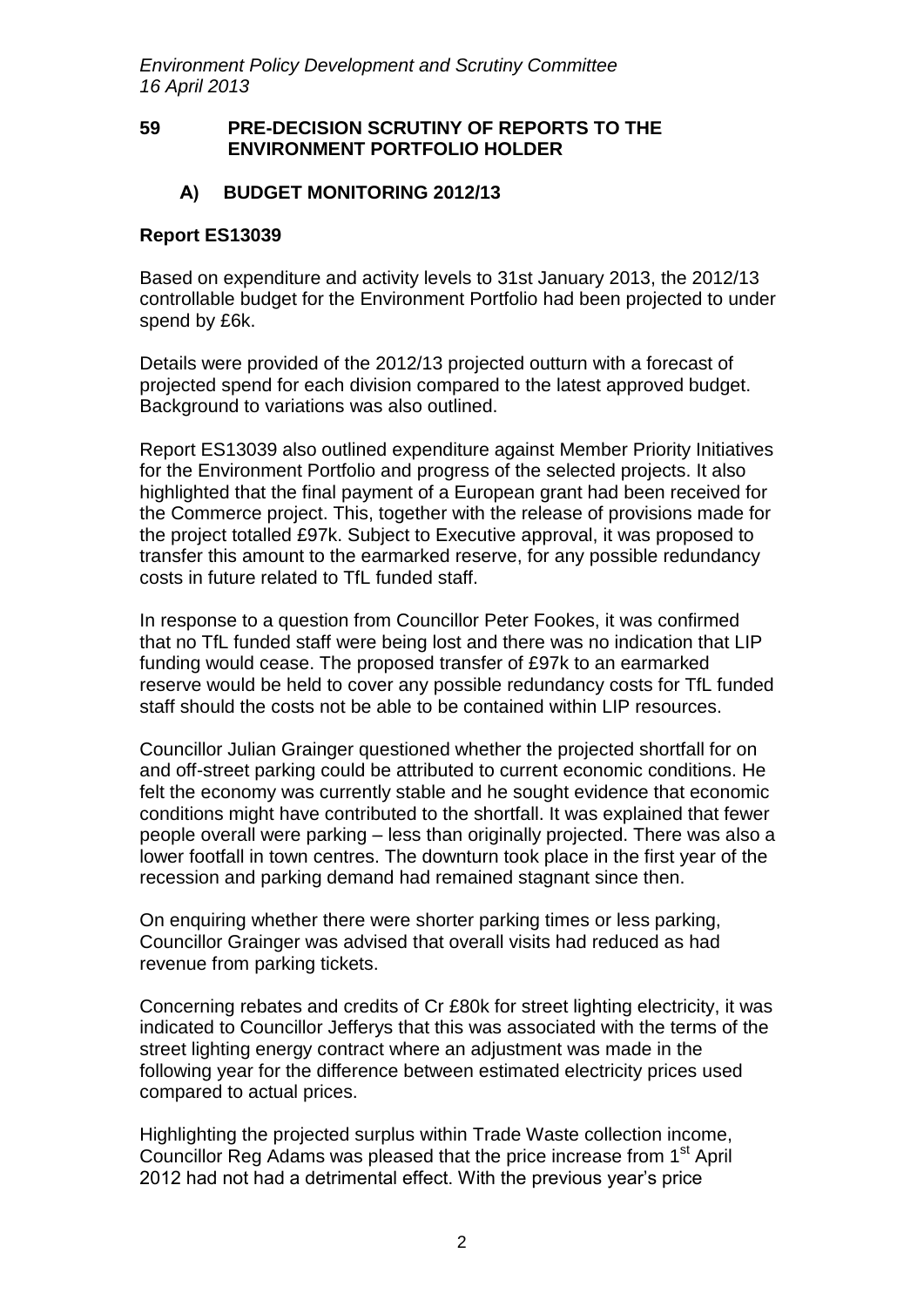increase for trade waste collections similarly not having a detrimental effect, Councillor Adams highlighted the advantage over two years of raising trade waste collection prices.

In response to a question from the Vice-Chairman, it was indicated that the Street Scene and Green Space review of back-office functions had been implemented as soon as was possible. There were delays in the planned closure of public conveniences as they were not closed until alternative provision was in place.

Referring to Winter Maintenance costs, Councillor Grainger highlighted a projected £100k variance for salt, gritting and snow clearance. Even though it had been a long cold winter, snow had not fallen to the level of recent winters. It was explained that a lot of precautionary salting had been necessary given the frequency of sub-zero temperatures. Councillor Grainger considered that some salting in the Chelsfield area was excessive given the level of salting found on pavements.

The Chairman highlighted a projected £50k surplus from the green garden waste collection service due to its popularity and a higher take-up than originally budgeted.

In view of winter weather being unpredictable in recent years, the Chairman suggested that the Environment budget bears a limited amount towards winter maintenance costs with a remainder (up to £600k) held as central contingency to be drawn upon when necessary. Supporting the idea, Councillor Grainger suggested that a typical level of winter maintenance be determined from experience over recent years and that any maintenance costs above such a level be met from contingency. The Director indicated his support to having a certain level of contingency.

**RESOLVED that the Portfolio Holder be recommended to:** 

**(1) endorse the latest 2012/13 budget projection for the Environment Portfolio;**

**(2) note progress with implementing the Environment projects within the Member Priority Initiatives programme; and**

**(3) request that the Executive approve the transfer of £97k to an earmarked reserve to meet future possible redundancy costs as detailed at paragraph 5.7 of Report ES13039.**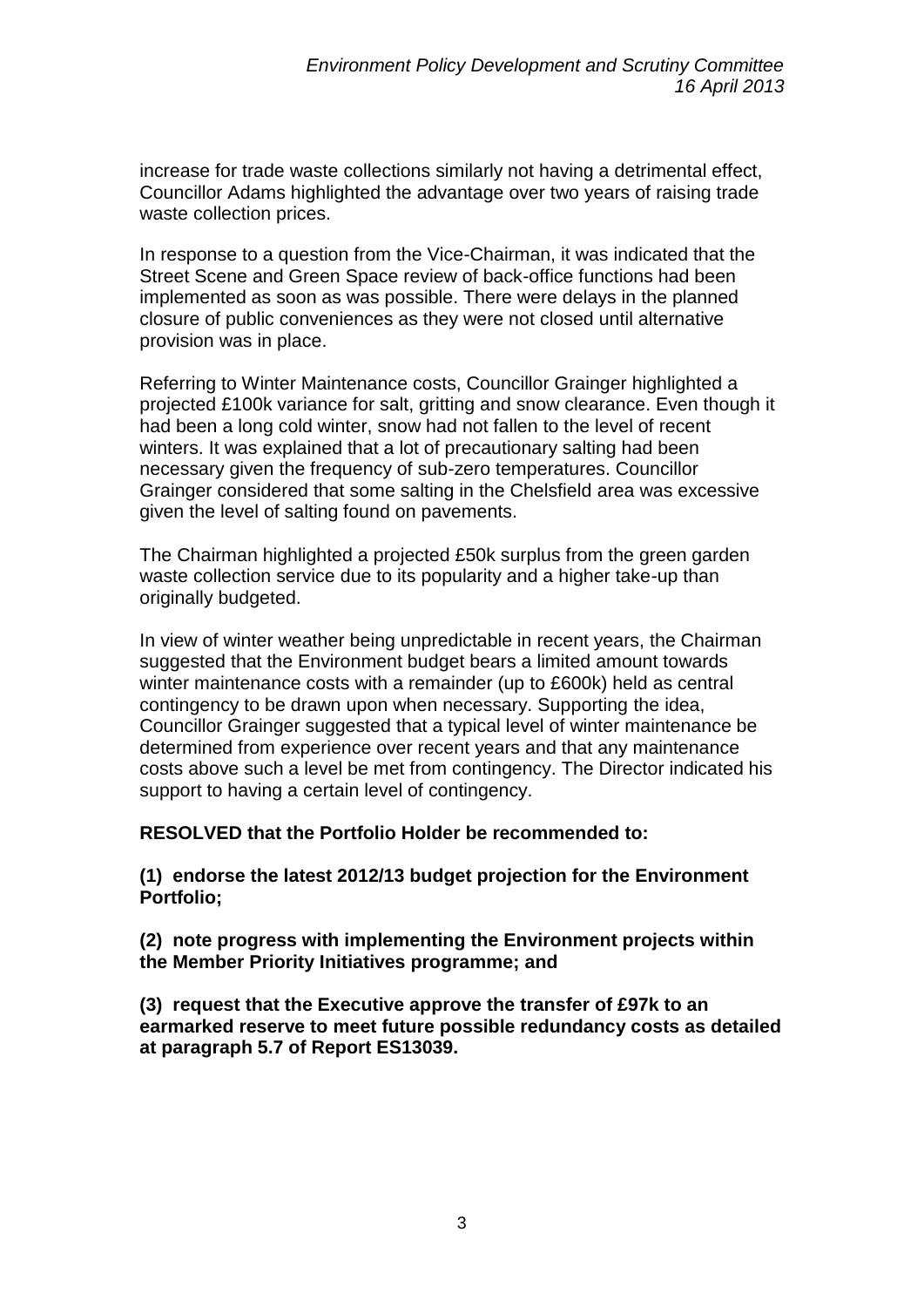#### **B) CHISLEHURST AND ST. PAULS CRAY COMMONS CONSERVATORS - NOMINATIONS FOR ELECTION AND ANNUAL REPORT**

### **Report ES13040**

Approval was sought for the re-appointment of two nominees to the Board of the Chislehurst and St Paul's Cray Commons Conservators following expiry of their term of office during April 2013.

The Conservators had also carried a vacancy from 2011 and a further vacancy had been created following a retirement/resignation. Accordingly, Report ES13040 outlined the Trustees appointed by the Board since the previous nominations report to the Committee.

A member of the Board had also unexpectedly retired early during 2012, and with no additional nominations, it was proposed that the Board of Conservators be given authority to appoint a suitable new member in due course, should a volunteer with the necessary skills and attributes present themselves. This would need to be ratified via the next annual nominations report during 2014. In this context, the Chairman referred to an additional recommendation which had been tabled. This not only recommended that the Portfolio Holder authorise the Board of Conservators to appoint for the vacancy arising last year, but also for any future vacancies, provided details are reported to Members via the annual nominations report.

The Conservators Annual Report for 2012 was also provided.

**RESOLVED that Environmental Portfolio Holder be recommended to:**

**(1) note and approve the retirement and requests for re-standings set out more specifically at paragraph 3.3 of Report ES13040;** 

**(2) approve the new nominees within paragraph 3.3 of Report ES13040;** 

**(3) receive and note the Conservators Annual Report for 2012 (Appendix A to Report ES13040); and** 

**(4) authorise the Board of Conservators to appoint for the current vacancy referred to at paragraph 3.5 of Report ES13040, and for future vacancies, when a suitable candidate volunteers – reporting such details via the annual nominations report.**

### **C) TRAFFIC CONGESTION NEAR THE NUGENT CENTRE - PROPOSED TRAFFIC SIGNALS**

#### **Report ES13021**

Changes were recommended at the entrance to the Nugent Centre and nearby locations to reduce congestion and improve safety.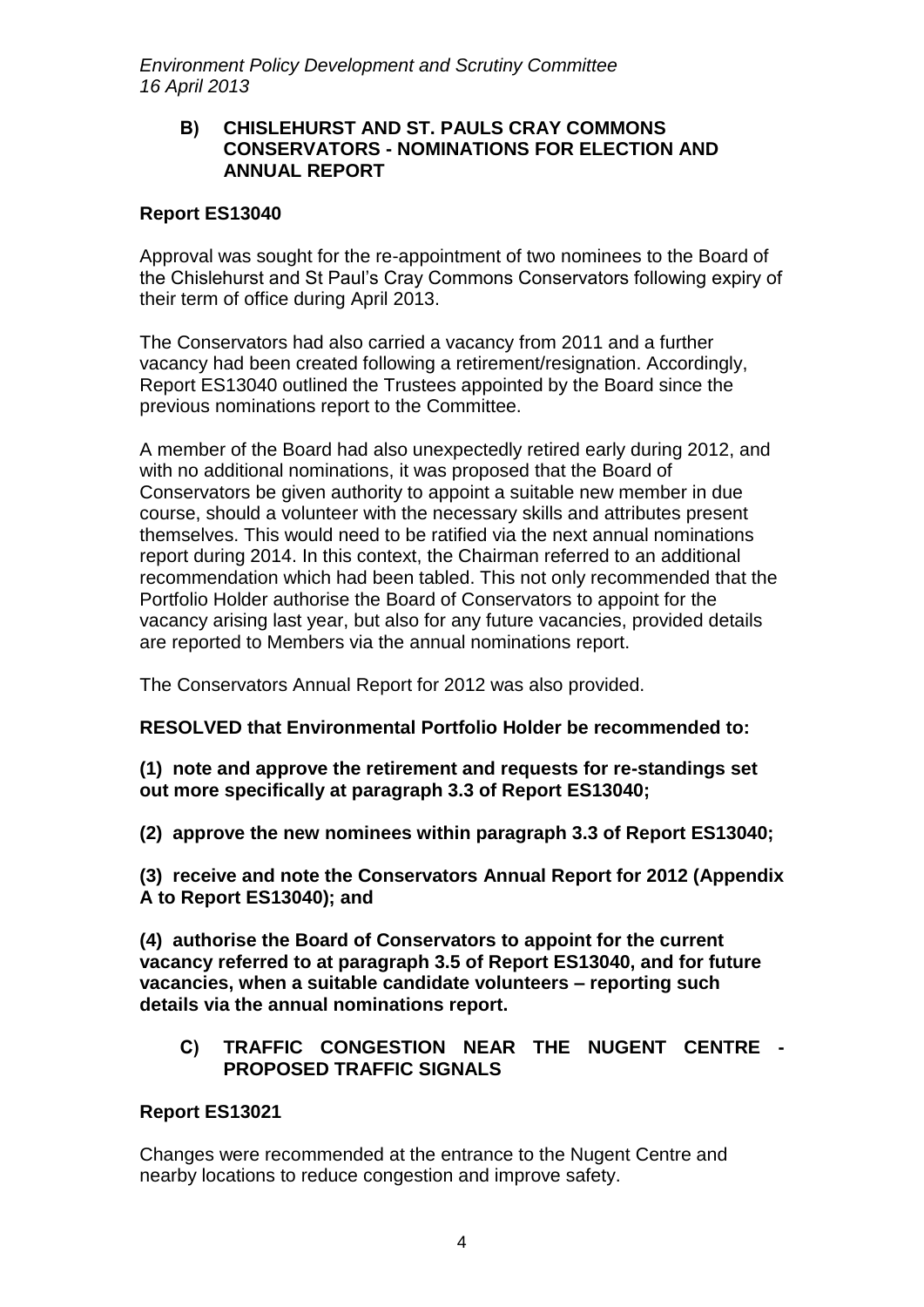Traffic had increased since completion of the Nugent Centre and queuing, particularly from vehicles turning right on to Cray Avenue (A224), had delayed traffic. A staggered Pelican crossing south of the exit added to congestion with frequent crossings by shoppers across Cray Avenue. It was recommended that the crossing be removed and traffic signals added with pedestrian facilities at the Nugent Centre entrance. This would enable the *"walk with traffic"* design to be used, minimising delay as some traffic would be able to proceed while pedestrians were crossing.

Such a signal controlled junction would help control vehicles exiting and entering the retail park. Accidents would be reduced as each movement would have its own movement stage, avoiding give way operation. Additionally, shoppers would be more likely to park in the Nugent Centre car park as there would be a dedicated exit stage.

It was also recommended that the section of bus lane, currently suspended, be permanently removed. Although there might be a slight delay to buses, it was expected that their delays overall (in both directions) should be reduced by the improvements proposed.

At detailed design stage it was reported that there might be some changes, including a possible relocation of the bus stop on the southbound approach to the entrance, and the possible addition of a left turn filter lane into the Nugent Centre bypassing the new traffic signals.

As a next stage, it was also proposed to consider linking the Nugent Centre junction with the Leesons Hill traffic signals and use Urban Traffic Control (UTC) along much of the A224. By UTC, Transport for London could take direct control of any traffic signal, including crossings, when long traffic queues were detected. CCTV was usually required for visibility.

An options report was also proposed for considering improvements to the A224/Leesons Hill/Station Road junction and the A224/Station Approach junction.

Installing a no right turn ban at the A224/Leesons Hill junction during the Chislehurst Road bridge closure improved A224 traffic flow and reduced the number of injury accidents at the junction. It was recommended that the ban remain in place for congestion and safety reasons.

Councillor Grainger asked why a signal controlled junction was preferred to a roundabout, which he felt would keep traffic moving. It was explained that a roundabout had been considered by officers but was not recommended. It would mean the existing pelican crossing would have to remain. The proposed new arrangements included a pedestrian phase in the traffic signals which was considered the best option by officers. Modelling figures for a roundabout would be provided to Councillor Grainger for information. Before arriving at a recommendation, Councillor Grainger indicated that he would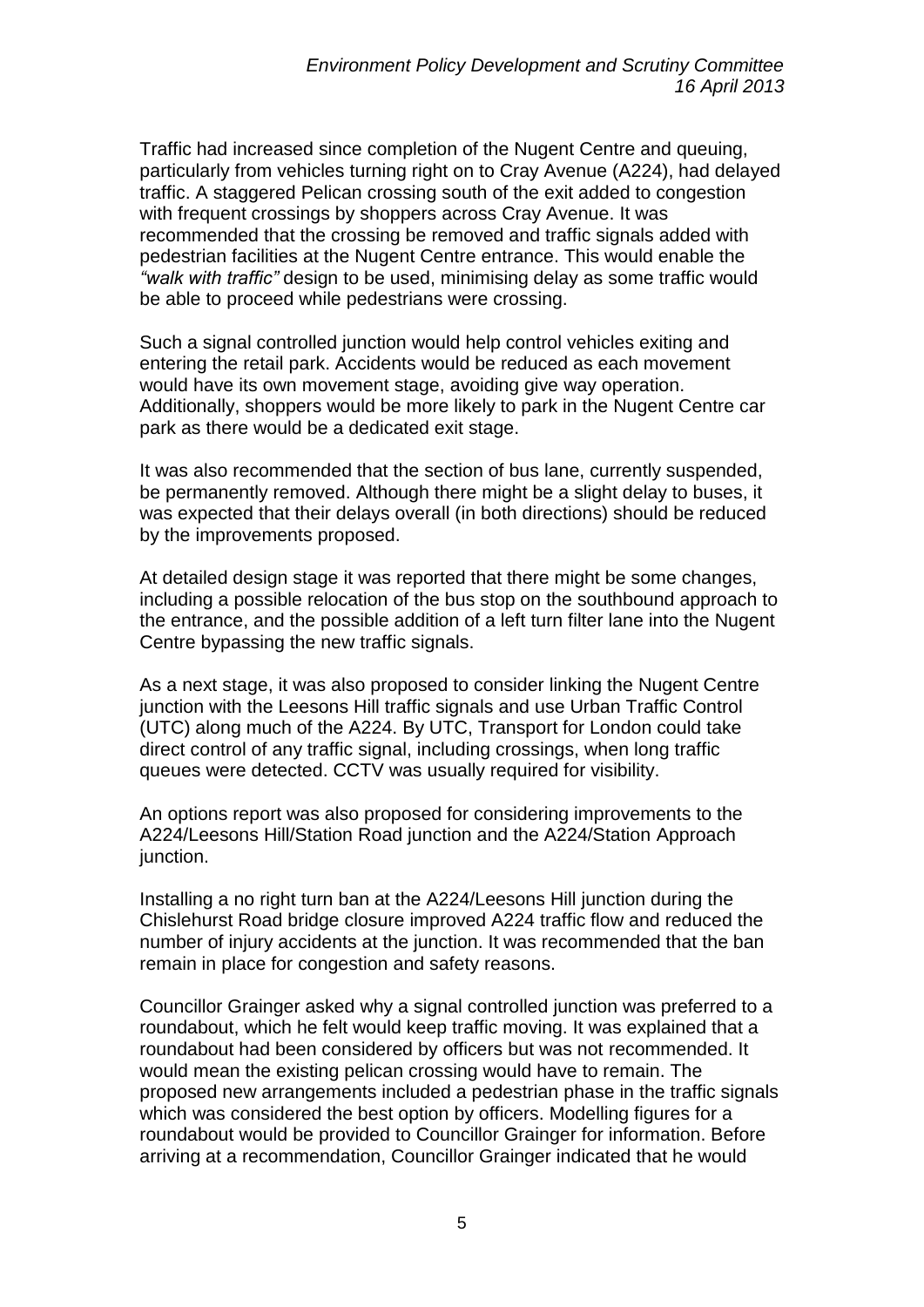have preferred to have seen more evidence on the roundabout option including associated traffic flow figures.

Councillor Grainger also suggested part time signals but it was thought that these might not have been supported by officers. With a signal controlled junction, the traffic lights would take account of the absence of any traffic queue from the retail park.

As a further alterative to traffic signals, Councillor Fookes suggested banning right turns and providing other entrances/exits to the retail park. However, any banning of right turns could encourage motorists to "u-turn" along the A224 and the provision of other entrances/exits was not advocated. Councillor Grainger suggested a vehicle exit along the wide pedestrian route from Marks and Spencer at the Nugent Centre to Mill Brook Road/St Mary Cray High Street (B258). However, the Head of Traffic and Road Safety anticipated a significant issue with channelling a large amount of traffic along such a route. In addition, the Assistant Director (Transport and Highways) anticipated concerns from Affinity Sutton with traffic passing residential land.

The Chairman invited Councillor John Ince (Cray Valley West), to address the Committee. Councillor Ince opposed retention of the current right turn bans at the nearby A224 /Leesons Hill/Station Road junction (Recommendation 2.5 of Report ES13021). He also spoke on behalf of Councillor Fortune and a number of local residents in this regard. Since introducing right turn bans to ease A224 traffic flow during the Chislehurst Road Bridge closure, Councillor Ince indicated that Broomwood Road had been used to provide access via other residential roads to Leesons Hill. There was also an industrial area along Murray Road off Leesons Hill. If the right turn bans continued and more traffic was also generated along Station Approach, Councillor Ince felt that some controls would be needed along this road. To avoid a right turn ban into Station Road, views received by Councillor Fortune also indicated that motorists turn right into Kent Road and then left along St Mary Cray High Street.

Councillor Ince also suggested that the cycle lanes are removed from the A224 near the Nugent Centre to improve traffic flow. He also referred to two lanes converging into one along the A224.

Noting that an options report was proposed on improvements to the A224/ Leesons Hill/Station Road junction and the A224/Station Approach junction, Councillor Ince would be prepared to assess the effects of a new signalised junction at the Nugent Centre, including A224 traffic flow, but he wanted to register his objection to the recommendation at 2.5 of Report ES13021.

In the last three years there were 12 injury accidents at the A224/Leesons Hill/Station Road junction with just one of these occurring since the right turn ban was introduced. Additionally, during the right turn bans, 57 cars per hour were delayed compared with delay to approximately 200 vehicles per hour before the right turn bans. On balance, officers favoured retaining the right turn bans.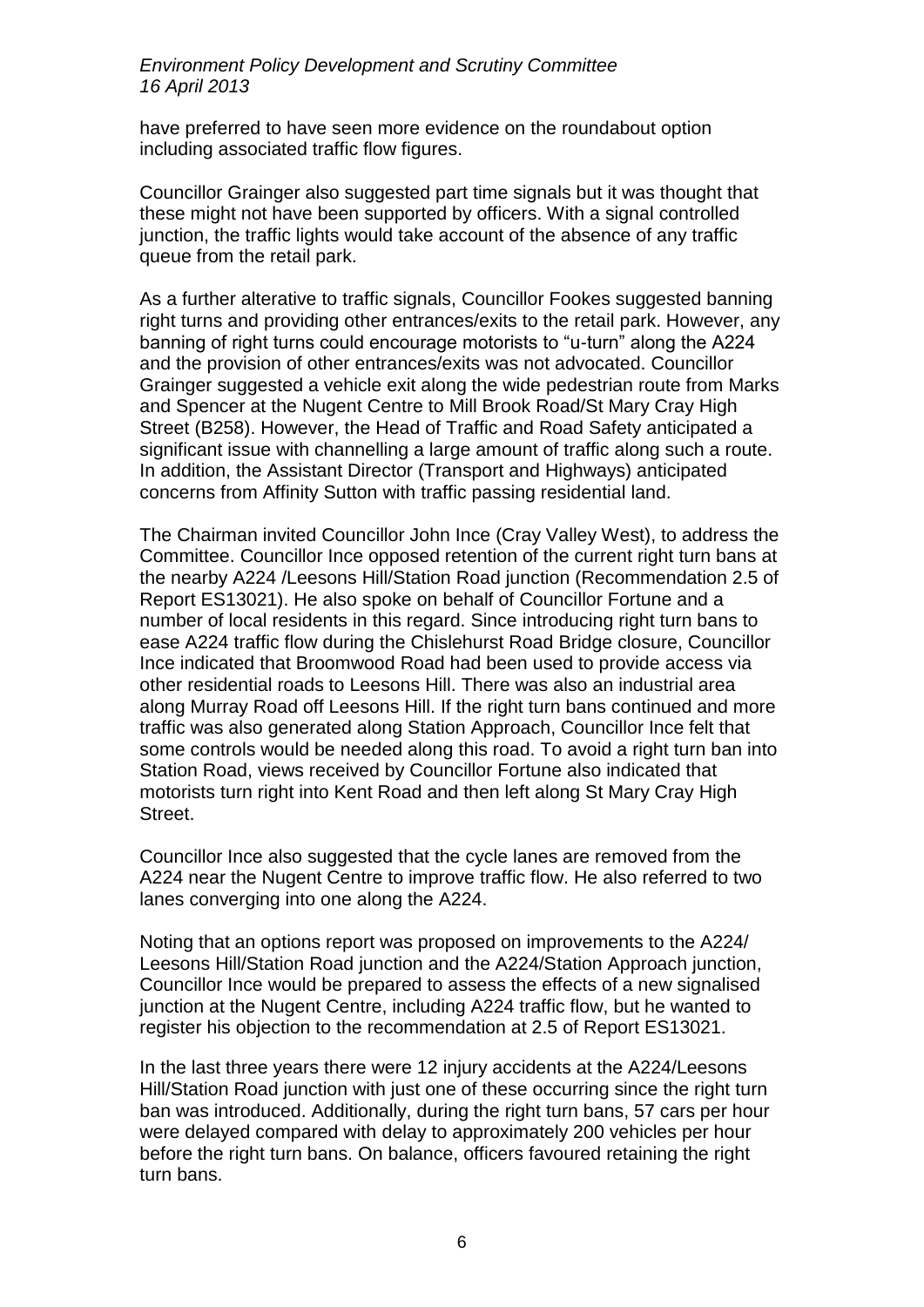Councillor Samaris Huntington-Thresher supported the proposed removal of the bus lane. Motorists were hesitant on when to lawfully use the bus lane she had noticed that it was usually empty, even during busy times. She also supported the consideration of other options for the A224/ Leesons Hill/Station Road junction apart from a right turn ban. Concerning the earlier suggestion of using the wide pedestrian route from Marks and Spencer, Nugent Centre, to Mill Brook Road/St Mary Cray High Street (B258), she cautioned against this in view of the B258 being particularly busy on a Saturday.

Councillor Ince favoured removing the bus lane along the A224 between Carlton Parade and Poverest Road.

Given the views expressed on retaining the right turn bans at the A224/ Leesons Hill/Station Road junction, the Chairman suggested that Recommendation 2.5 of Report ES13021 reflect a retaining of the bans pending a review of the junction. Members were advised that it would take some time for the new Nugent Centre signals to be installed and this would enable any suggestions for the Leesons Hill junction to be considered.

As the traffic flow had improved along the A224 and taking account of the wishes of local residents to have the right turn bans lifted at the Leesons Hill junction, Councillor Grainger recommended a roundabout at the junction. He added that for northbound traffic along the A224, the only significant right turn options available with the current bans were at Kent Road or Main Road. He also felt that the pavement should be aligned along the A224 where, heading southwards, the road reduced to a single lane beyond the Poverest Road junction. Councillor Grainger was also in support of transferring the cycle lane from the road to a shared footway.

Councillor Ince highlighted that the top of Station Approach was prone to congestion and he cautioned against encouraging more traffic along the road by retaining the right turn bans.

For Recommendation 2.3 of Report ES13021, Councillor Grainger suggested that Members in the surrounding area should also be consulted by the Executive Director in addition to the Portfolio Holder and Ward Members.

**RESOLVED that the Portfolio Holder be recommended to:**

**(1) agree the proposal to implement Traffic signals at the Entrance/Exit of the Nugent retail park, as detailed in drawings labelled '11239- 01' and that the existing staggered Pelican crossing be removed and a full pedestrian crossing stage be incorporated in the new proposed traffic signals;**

**(2) approve the permanent removal of the bus lane, which is currently suspended;**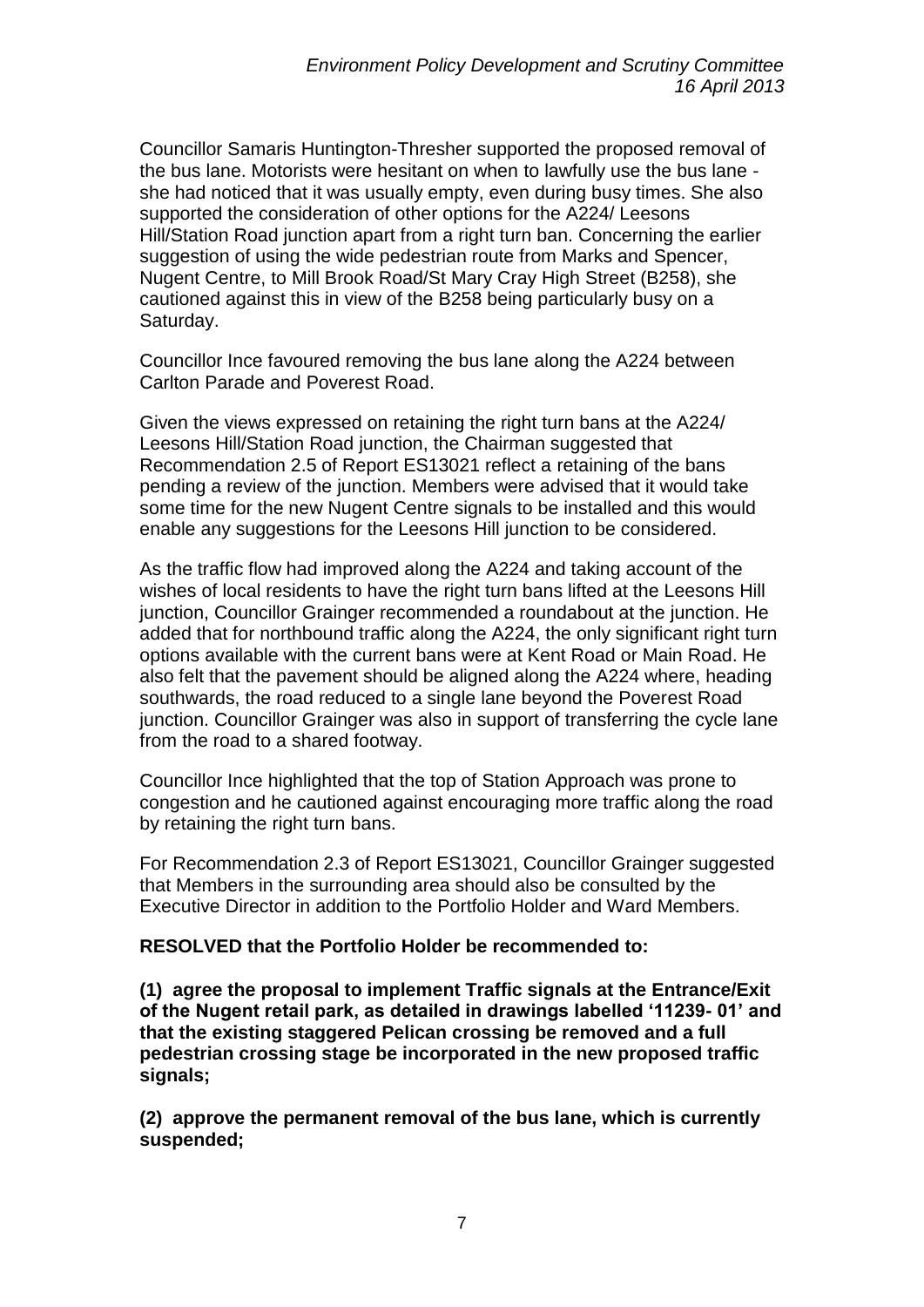**(3) delegate authority to the Executive Director of Environment and Community Services, in consultation with the Portfolio Holder and Ward Members, to implement any changes considered necessary at the detailed design stage; and**

**(4) agree that the scheme construction costs of £80k be met from the Transport for London funding for Congestion Relief Schemes; and** 

**(5) approve retention of the current right turn bans at the nearby junction with Leesons Hill and Station Road pending a review of the junction.**

#### **D) SERVICE ROAD TO SHOPS FRONTING SOUTHBOROUGH LANE/THE FAIRWAY, BROMLEY - PROPOSED MAKING-UP UNDER PRIVATE STREET WORKS PROCEDURE**

### **Report ES13036**

The service roads on either side of the The Fairway, serving Nos. 187-211 Southborough Lane to the west and 213a-239 Southborough Lane to the east, had not been made-up and adopted. There had been a history of complaints about the condition of the roads, particularly the slab-paved footways which were in a poor condition.

The Council was entitled to make-up the footways for adoption under the provisions of the Private Street Works Code, referred to in the Highways Act 1980 and it was proposed that the Council meet the cost of the works, as enabled by S.236 of the Act, rather than recharge most of the cost to frontage owners.

**RESOLVED that the Portfolio Holder be recommended to:**

**(1) approve the layout for the footway in front of Nos. 187-211 Southborough Lane, as shown on drawing No. 11324-01-1;** 

**(2) approve the layout for the footway in front of Nos. 213a-239 Southborough Lane, as shown on drawing No. 11324-01-2; and** 

**(3) make a First Resolution under s.205(i) of the Highways Act 1980 in respect of the footways as follows:** 

**The Council do hereby declare that the footway in front of Nos. 187- 239 Southborough Lane is not levelled, paved, metalled, flagged channelled and made good to its satisfaction and therefore resolves to execute street works therein, under the provisions of the Private Street Works Code, as set out in the Highways Act 1980.**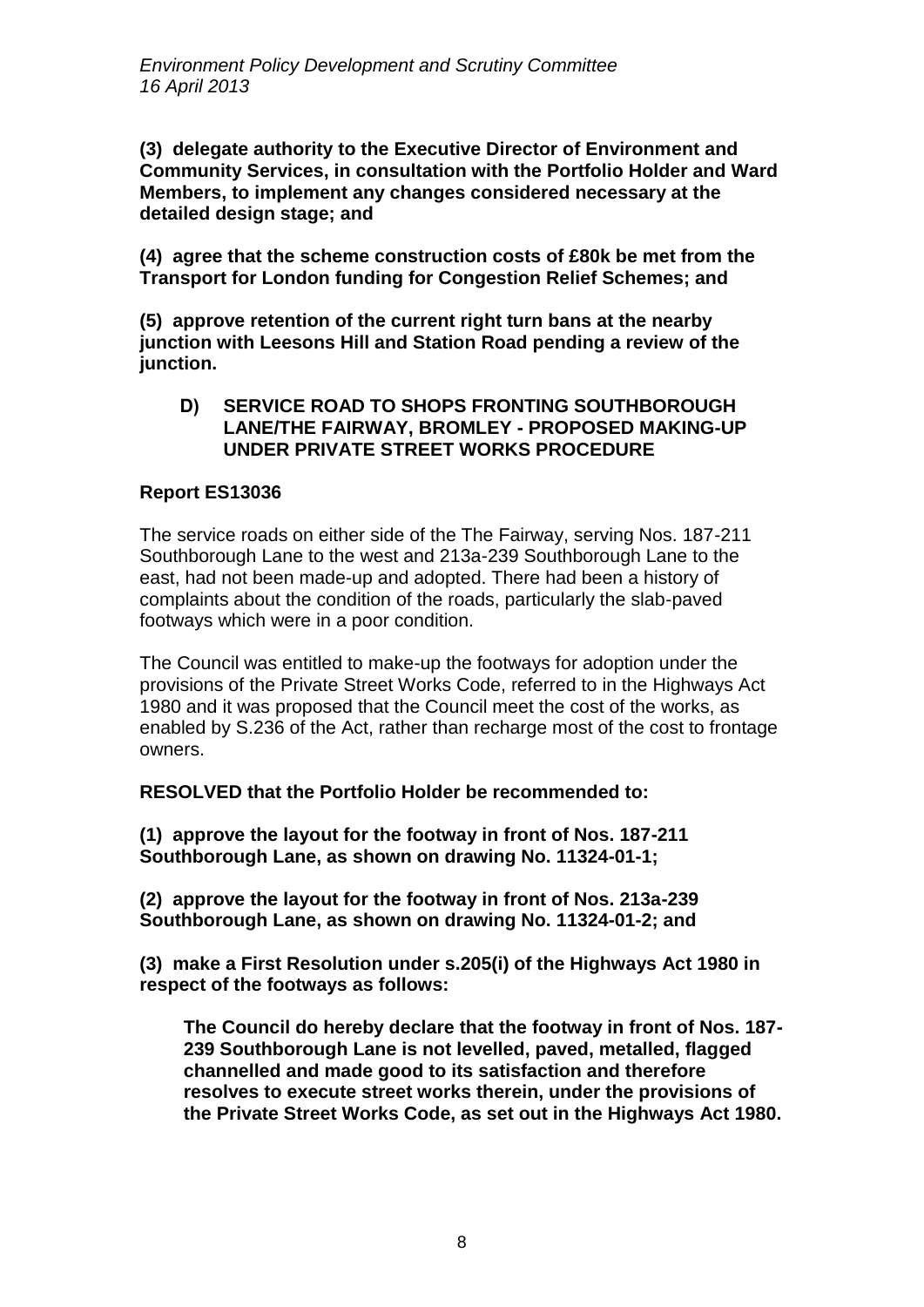# **Schedule of Works**

**Part 1 – From a point in line with the Western flank boundary of No. 187 Southborough Lane to the west, to the western boundary of the highway known as The Fairway to the east.** 

**Part 2 – From the eastern boundary of the highway known as The Fairway to the west, to a point in line with the eastern flank boundary of Nos. 237-239 Southborough Lane, to the east.** 

# **E) PARKS AND GREENSPACE FEES AND CHARGES**

# **Report ES13038**

Approval was sought to revise the existing charging policy for the Bromley Environmental Education Centre at High Elms (BEECHE) and introduce charges for outdoor fitness trainers using the Borough's parks and open spaces commercially.

Report ES13038 outlined the revised BEECHE charges and reasoning for them. It also outlined proposed annual fees to outdoor fitness trainers, according to the number of clients and either one or two sessions per week. A rational for the proposed charges was also provided.

Potential income from the revised BEECHE charges, 2013/14 was compared to 2012/13 income. Estimated income from fees/charges to outdoor fitness trainers was also provided although it was not known how many applications would be received.

A system of registration, application and checking would need to be introduced for the fitness trainers. A personal trainer would need to apply and provide accredited Fitness Industry Association (FIA) approved training qualifications, risk assessment, lesson plan, Public liability Insurance document and a signed licence/agreement upon which a permit/licence would be issued. A draft licence was appended to Report ES13038.

Subject to revenue collection being economically viable, Councillor Adams felt that charging trainers was justified given that indoor trainers are charged for similar activity in leisure centres. From example fee ranges highlighted by officer research at Appendix 2 to Report ES13038, Councillor Adams favoured examples 1 or 3. Concerning the draft *"Licence to operate"*, he thought this seemed watertight from a Council viewpoint and he also asked whether the Council should be discretionary on the types of parks to use for fitness activities. In response, the Licence document was considered to provide a watertight agreement between fitness operators and the Council, putting the onus on the operator. For a trainer having between four and ten clients at one session per week, it was proposed to charge £250.

Without such licensing in operation, Councillor Adams enquired whether the Council would be liable if a member of the public incurred an injury at a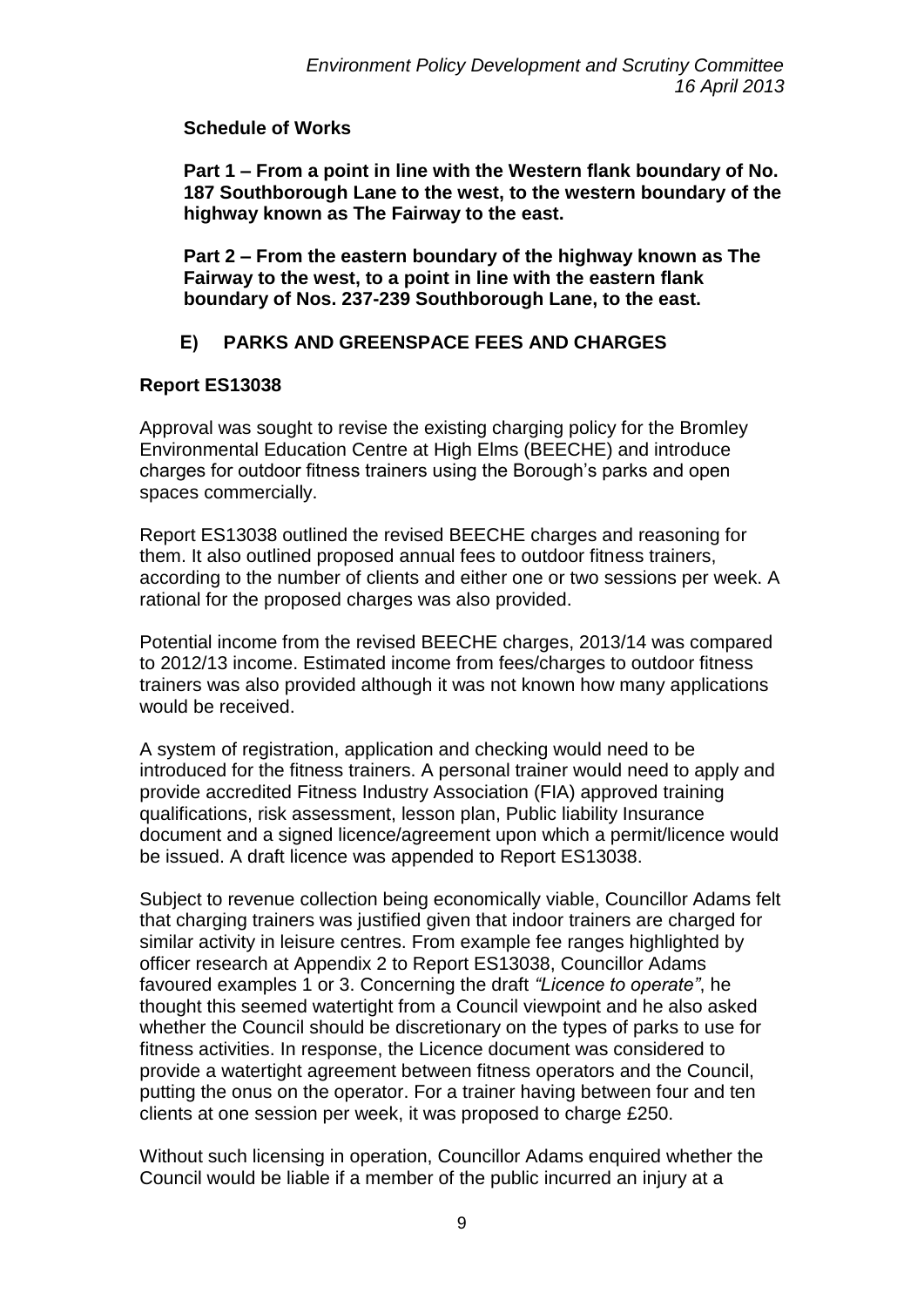Council owned park. Should there be unauthorised activity, it was suggested the Council would not be liable. Football teams were expected to pay for public liability insurance.

Councillor Samaris Huntington-Thresher suggested that enforcing a charging system could cost as much as the revenue obtained. Such a watertight licensing arrangement might also cause difficulties for some trainers and be off-putting. She asked how it was proposed to challenge individuals who might simply be a group of friends training. It was indicated that Ward Security personnel would speak to the individuals; the system was not proposed to be onerous and it was necessary for administration to be cost effective. It was proposed to report back to Members on how the system was working. The Chairman also highlighted a role for the Friends of Parks.

Councillor Grainger sought to understand the benefits trainers might receive from registering rather than operating unlicensed at different locations, including open land. He was also concerned that groups of joggers might be mistaken for trainers and clients.

It was suggested there would be a difference between trainers and others such as joggers and footballers. In particular, trainers could be expected to use equipment such as "step-ups". For any unlicensed session, it was proposed that Ward personnel would approach the trainer(s) to offer advice on the licensing system and provide leaflets.

A registered trainer would also be expected to have the necessary professional fitness qualifications and a Council licensing system would help to improve the local outdoor fitness offer. People had also been asking for such arrangements.

However, in line with removing obstacles for business, Councillor Grainger suggested this might not be achieved by the approach proposed. He also asked why a trainer needed to have Public Liability Insurance cover of £5m for any one incident. Councillor Adams thought £5m seemed to be the insurance sector's starting point. Councillor Milner saw the proposed system as a measure to manage a demand. He felt the draft licence was not onerous, provided the licensee obtained the necessary insurance cover.

In response to a question from the Vice-Chairman, it was confirmed that officers would seek evidence of CRB checks for trainers and their staff. However, Councillor Grainger questioned why the Council should be concerned about CRB checks if children were not being trained. Given his concern for practicalities such as enforcement and administration costs, Councillor Grainger preferred to support the system on a trial basis only.

The Chairman highlighted that at Goddington Park, runners were assisting in restoring the Pavilion and contributing to the park's efficient running. He supported the proposed licensing system provided fitness trainers and their clients moved around a park to limit grass damage to an area. Councillor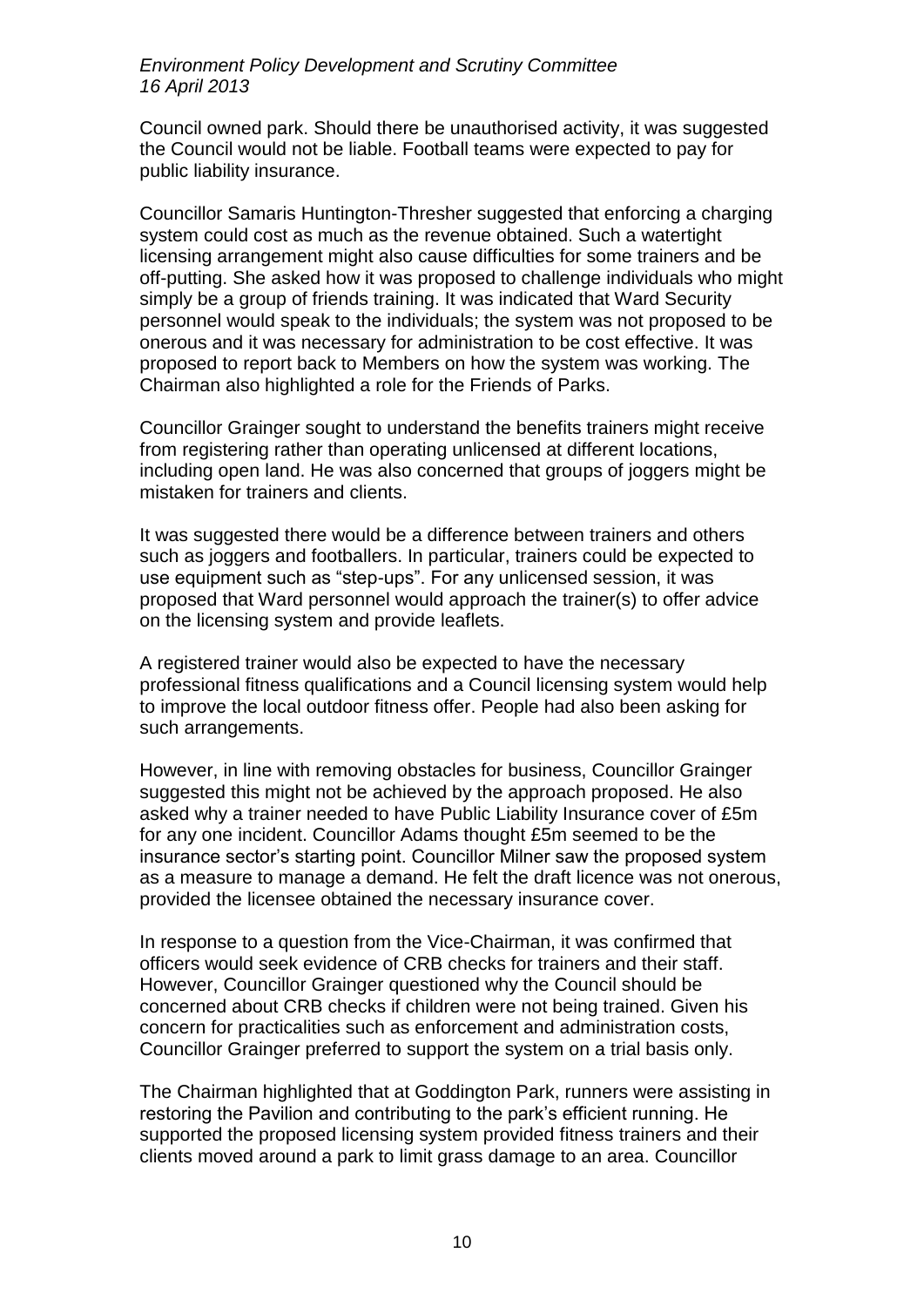Fookes also supported charging particularly where operators used a Council park and advertised.

Concerning BEECHE, it was confirmed to Councillor Fookes that the Council was funding the Centre to an amount of between £50k and £60k per year. Councillor Fookes suggested charging academy schools more than the borough's maintained schools.

Councillor Grainger highlighted that most visits to BEECHE were at the weekend. A significant upturn in visits for the Easter weekend was attributed to an Easter Egg Hunt. Total visits to the Centre for 2012/13 amounted to almost 15,000 and there could be up to 60 daily visits on some days. Councillor Grainger suggested that other opportunities could be opened up with marketing.

The Chairman proposed that the recommendations be supported subject to additional wording to Recommendation 2.2 of Report ES13038.

On charges to outdoor trainers, Councillor Grainger suggested charging a trainer with three or less clients; a trainer might have a number of clients but choose to take each client out individually. Moreover, the trainer might continue to advertise. Given a possible transient nature of clients, he also suggested that trainers be charged monthly or quarterly. Councillor Adams endorsed the views of Councillor Grainger provided it was not cost prohibitive to administer/collect fees.

Members were advised that it was not intended to price small operators out of business. The Chairman suggested that the system be reviewed after the first year of operation; an assessment could then be made on whether it would be sensible to charge a trainer with three or less clients.

On VAT, it was confirmed that charges for the BEECHE school were VAT exempt but fitness training charges would be subject to VAT.

# **RESOLVED that the Portfolio Holder be recommended to:**

**(1) approve the revised charges for BEECHE for implementation from 1st May 2013; and**

**(2) approve the introduction of charges from 1st May 2013 for outdoor fitness trainers using the Borough's parks and open spaces commercially, subject to:**

- **charges being a Bromley Parks Licence or charge;**
- **provision of a suitable increment charge for more than two sessions per week and a maximum charge for trainers with four or more sessions per week; and**
- **the charges being introduced for an initial period of one year and then reviewed.**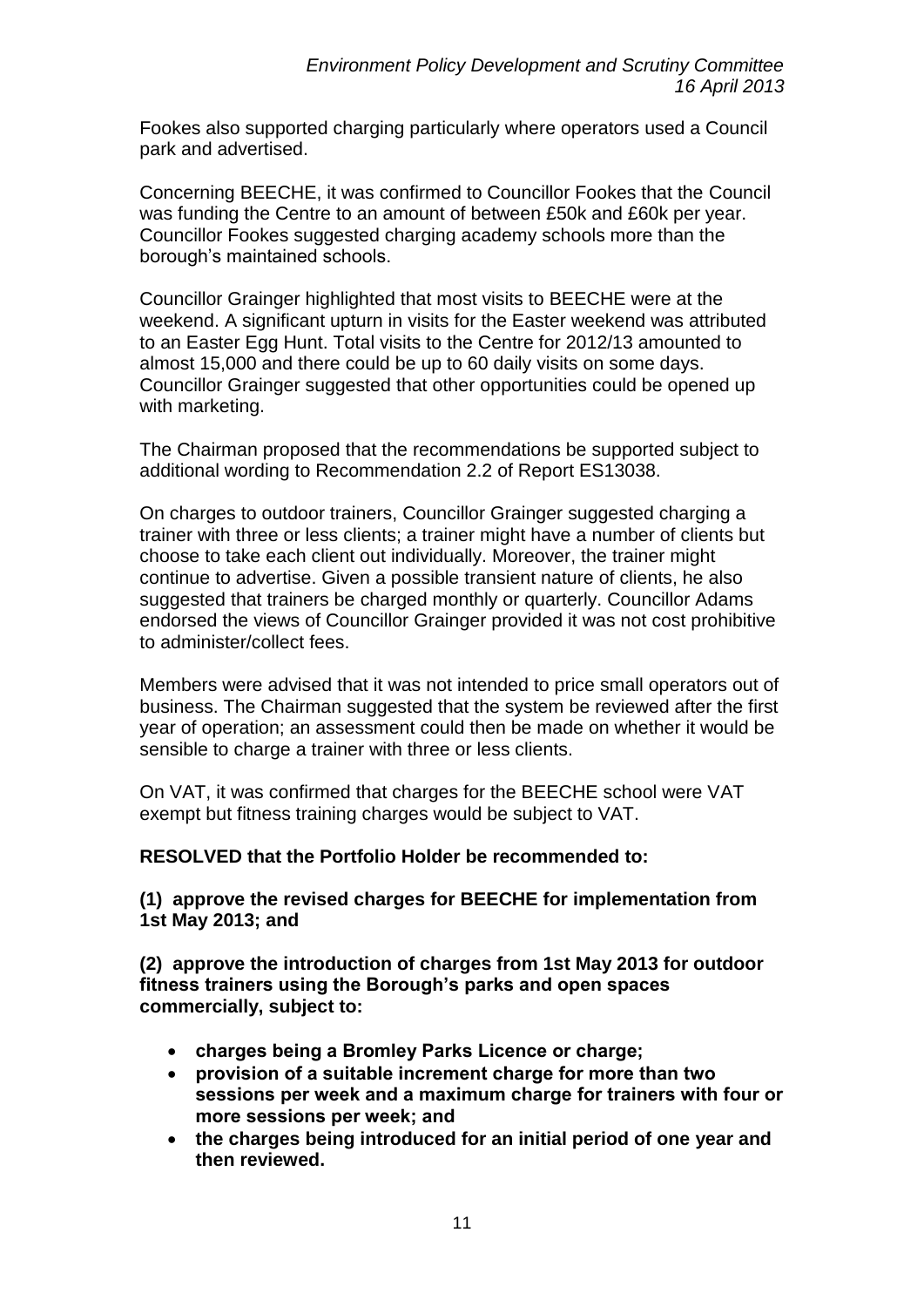# **F) ENVIRONMENT PORTFOLIO PLAN 2013/16**

# **Report ES13024**

Members considered the draft Environment Portfolio Plan for 2013/16.

Report ES13024 also summarised the recommended priorities for the Plan, providing background on their significance as the key outcomes to be sought in 2013/16.

On expanding take up of the Green Garden Waste (GGW) collection service, the Chairman wanted to see a long-term target figure for the number of residents using the service. He also wanted a date in the plan for introducing a kerbside collection service for textiles. The aim of the GGW collection service was to reduce congestion around waste sites so a high take-up was preferred. The Chairman understood that other outer-London boroughs had high service take-ups so it should be achievable over the longer term. The Portfolio Holder indicated that this would increase incrementally.

Councillor Fookes highlighted an occurrence where notices had been left advising that vehicles were not to be parked in a street pending a thorough clean that was to take place. Vehicles were moved but the cleaning did not take place. He felt that improvements were necessary on informing residents of forthcoming events such as street cleans. The Chairman reminded Members and Officers of his suggestion at the Committee's meeting on 15<sup>th</sup> January 2013 for the Council's website to indicate when a street was last cleaned (and when future cleaning work was scheduled). He also asked that a specific commitment be made to improve street cleanliness. Councillor Fookes also suggested that the Council's intranet system, *"One Bromley"*, indicate in chart form the responsibilities of officers. He also indicated that it was necessary to improve street cleaning in the area he represented. Where waste was being left in an area and in order to assist the successful prosecution of offenders, he advocated the use of CCTV to capture an incident of waste being deposited.

On extending the trial use of a private enforcement company to issue fixed penalty notices for littering and dog fouling, Councillor Adams understood that the company had yet to issue a fixed penalty notice for dog fouling. He felt that serious effort was needed in this regard. The Portfolio Holder indicated that the company could be requested to have a focus on securing dog fouling prosecutions. He advocated trialling such an enforcement focus, suggesting a trial in Bromley based on a cross-party approach.

Councillor Grainger had a number of comments. In the context of recycling and waste, he referred to waste carpets being heavy and adding to landfill tax. He suggested that recycling carpet waste be considered. He supported the responsibilities of officers being available on One Bromley, highlighting functions in the Department and not simply job titles. On enforcement against dog fouling, and noting that owners often walked their dog early morning or at dusk, he hoped that enforcement officers would be on patrol during those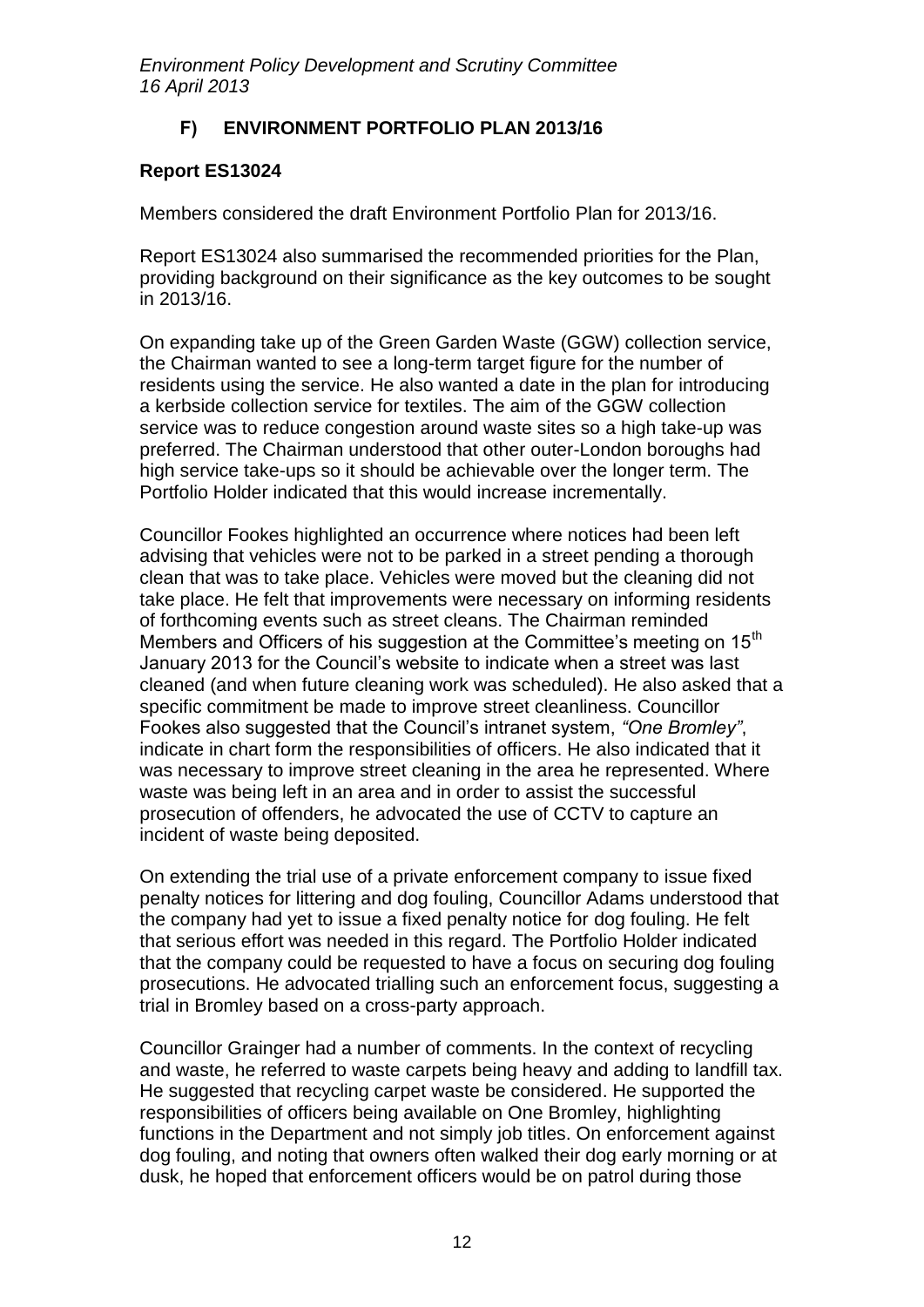times. He also advocated the use of figures instead of, or in addition to, percentages. On highway maintenance, he advocated maintenance works to lengths of roads as necessary and for improving transportation he felt that reducing journey times should apply not just to priority routes but to all routes. He also preferred not to have casualty figures as targets.

Comments made in response to the points raised included those summarised below.

- The road safety targets were a requirement for TfL and were needed to help secure investment in road safety initiatives and schemes. They were also prefaced with *"no more than"*. In reality accidents would continue to occur but the targets for reductions were stretching.
- An aim for improving transportation was to *"improve the road network and journey times for all users"*.
- Performance Indicators NI 168 and NI 169 for highway maintenance were technical definitions which could be provided along with details of the footway surface indicator for town centres.

On improving transportation, Councillor Adams supported lobbying for extensions of the DLR from Lewisham to Bromley but felt that extending Tramlink to Crystal Palace should also be an aim. The Portfolio Holder supported the Crystal Palace link but highlighted the priority of extending the DLR to Bromley. This was the highest aspiration for the borough followed by a Tramlink extension to Crystal Palace and then a link from Beckenham junction to Bromley.

Councillor Adams felt that any Beckenham junction link was some way into the future. On extending Tramlink to Crystal Palace, he suggested the Council could possibly receive support from nearby Local Authorities. Tramlink access to Crystal Palace would benefit many residents in the Borough's North West who used the Crystal Palace node. The Portfolio Holder referred to Crystal Palace having recently received London Overground; residents from Bromley and beyond would benefit from a DLR extension, particularly in view of issues a Jubilee line proposal would bring. Councillor Adams highlighted that it was TfL money and the Overground had enhanced Crystal Palace so providing further reason to support a Tramlink extension. Councillor Fookes supported comments from Councillor Adams. Councillor Milner saw a DLR extension as a big request compared with a Tramlink extension. He was concerned that the bigger request might jeopardise the smaller request.

Noting commentary reference to improved park security supported by fixed penalty notices for dog related crime and close Police liaison for a joint approach to dangerous dog offences, the Vice Chairman referred to an incident of a dangerous dog killing another dog. She felt that a strong campaign was necessary to illustrate that dangerous dogs were not controllable. It was indicated that work on dangerous dogs was led by officers in the Public Protection Division of Environment and Community Services,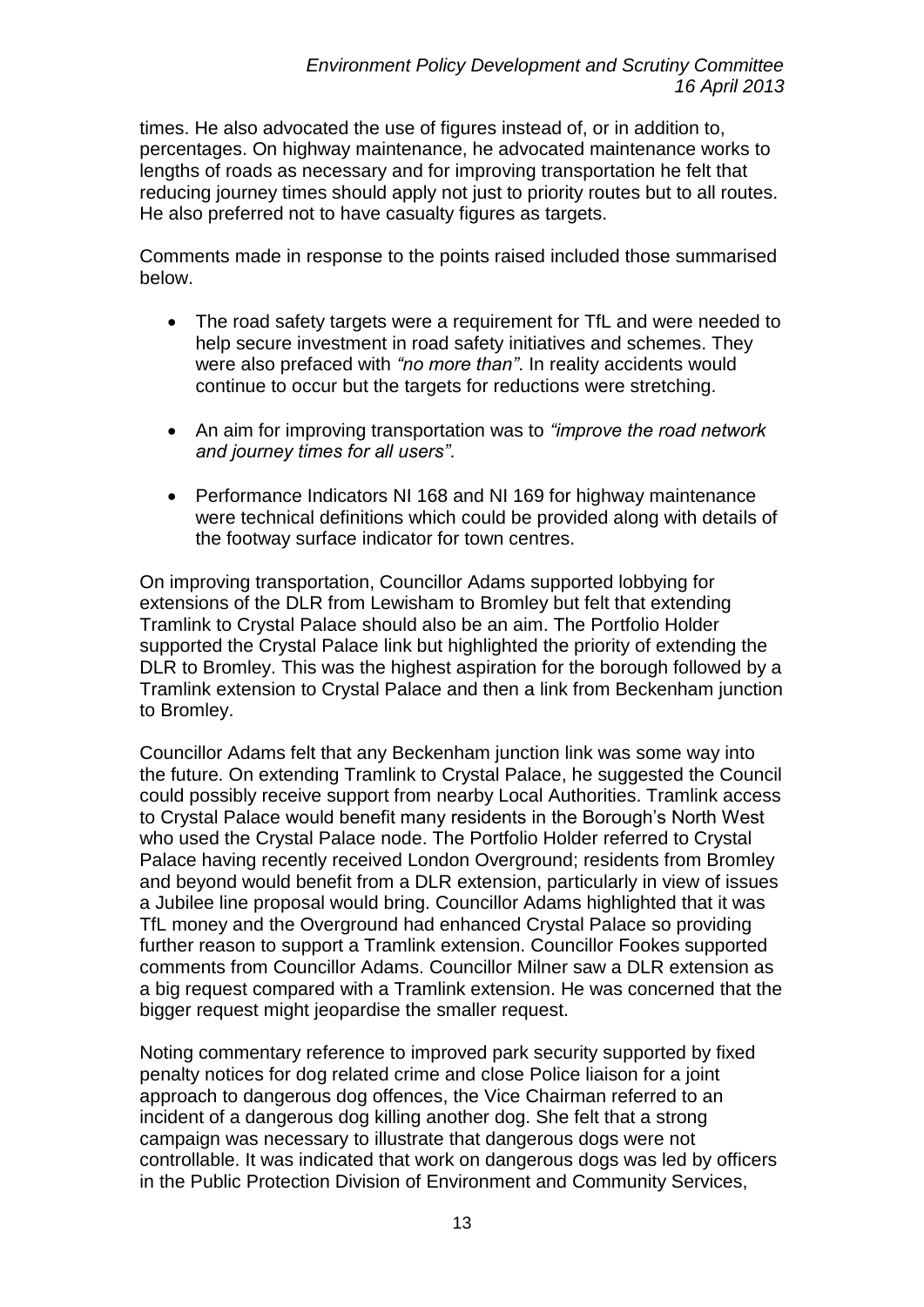with support from Parks and Greenspace in relation to parks. The Director confirmed that the matter would be taken forward as a cross portfolio issue and officers would look at having a campaign.

On support to schools, developers and businesses for implementing Travel Plans, Councillor Grainger suggested the position on traffic and congestion is monitored before and after Travel Plan implementation. He felt there had been no substantial evidence to justify a need for Travel Plans. Concerning transport interchanges, Councillor Grainger also highlighted interconnectivity and improved parking at stations. Members were advised that Orpington station would have double decked parking. Construction on the second tier would start later in the year and it was intended to improve the entrance to the station from Crofton Road, reducing the impact on local residents. It was confirmed that Network Rail would fund the car park development. The Chairman referred to a forthcoming Public Transport Liaison Committee (scheduled for 25<sup>th</sup> April 2013) which would provide an opportunity for South Eastern representatives to be present.

On extending the New Beckenham (Lennard Road) car park, Councillor Fookes asked that his opposition to the development be recorded. He explained that the location was an area of green space. For planning considerations, Councillor Grainger highlighted that a double decked extension provided a minimum space. If the Lennard Road car park extension had taken place earlier Councillor Adams indicated that the Copers Cope Controlled Parking Zone might not have been necessary and there might not have been problems with parking in the area.

# **RESOLVED that the Portfolio Holder be recommended to:**

**(1) endorse the aims, activities and outcome measures proposed in the draft Portfolio Plan appended to Report ES13024, taking into consideration the budget for 2013/14 which had already been agreed and the comments of the Environment PDS Committee; and** 

**(2) delegate the setting of detailed service outcome expectations for 2013/14 to the Executive Director of Environment and Community Services, in consultation with the Environment Portfolio Holder and the Chairman of the Environment PDS Committee.**

### **60 FORWARD WORK PROGRAMME, MATTERS ARISING FROM PREVIOUS MEETINGS, AND CONTRACTS REGISTER**

# **Report ES13025**

Officers had anticipated a further meeting of the Parking Working Group in September 2013 subject to agreement at the Committee's first meeting for 2013/14.

Members were also handed the following briefing papers for information: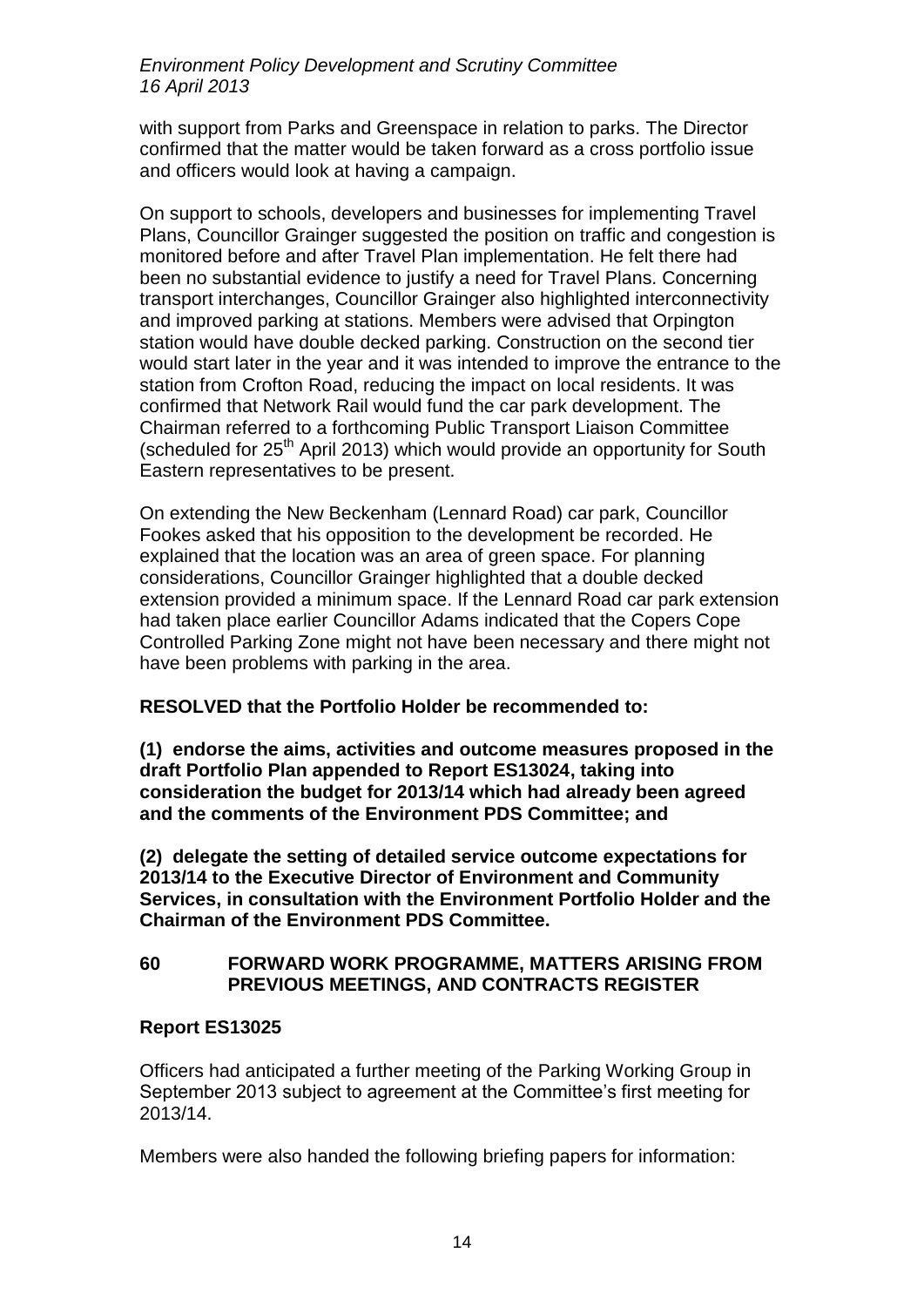- Traffic and Road Safety Work programme
- Update on Congestion Relief in Bromley and
- Smarter Driving

The papers would be circulated to all Members and any comments were to be provided to the Head of Traffic and Road Safety. The Chairman added that the Work programme and Congestion papers fed into consideration of the annual LIP Programme which was considered by the Committee. The Chairman felt that the papers would be of interest to each Ward Member. Member views were to be provided in advance of officers preparing the annual LIP report which was normally presented to the Committee at its November meeting.

# **RESOLVED that:**

**(1) the Committee's Work Programme at Appendix 1 to Report ES13025 be agreed;** 

**(2) progress related to previous Committee requests as set out at Appendix 2 to Report ES13025 be noted; and** 

**(3) the Environment Portfolio contracts listed at Appendix 3 to Report ES13025 be noted.**

# **APPENDIX A**

### **QUESTIONS TO THE PORTFOLIO HOLDER FROM MR COLIN WILLETTS FOR WRITTEN REPLY ON 5TH MARCH 2013**

1. With regard to the steep grass banking outside nos 79 - 97 Leesons Hill, nos 147- 173 Leesons Hill and 282 - 304 Chipperfield Road, could the Portfolio Holder tell us i) if the Health and Safety issues have been resolved to allow all the grass banking (top to bottom) to be cut?, ii) if these issues have not been resolved could he tell us when they will be?

# **Reply**

(i) The Landscape Group and LBB are currently jointly reviewing the health and safety control measures.

(ii) These issues should be resolved following a review of the health and safety control measures. This may result in an adjusted maintenance regime from April 2013 and subsequent seasons.

--------------------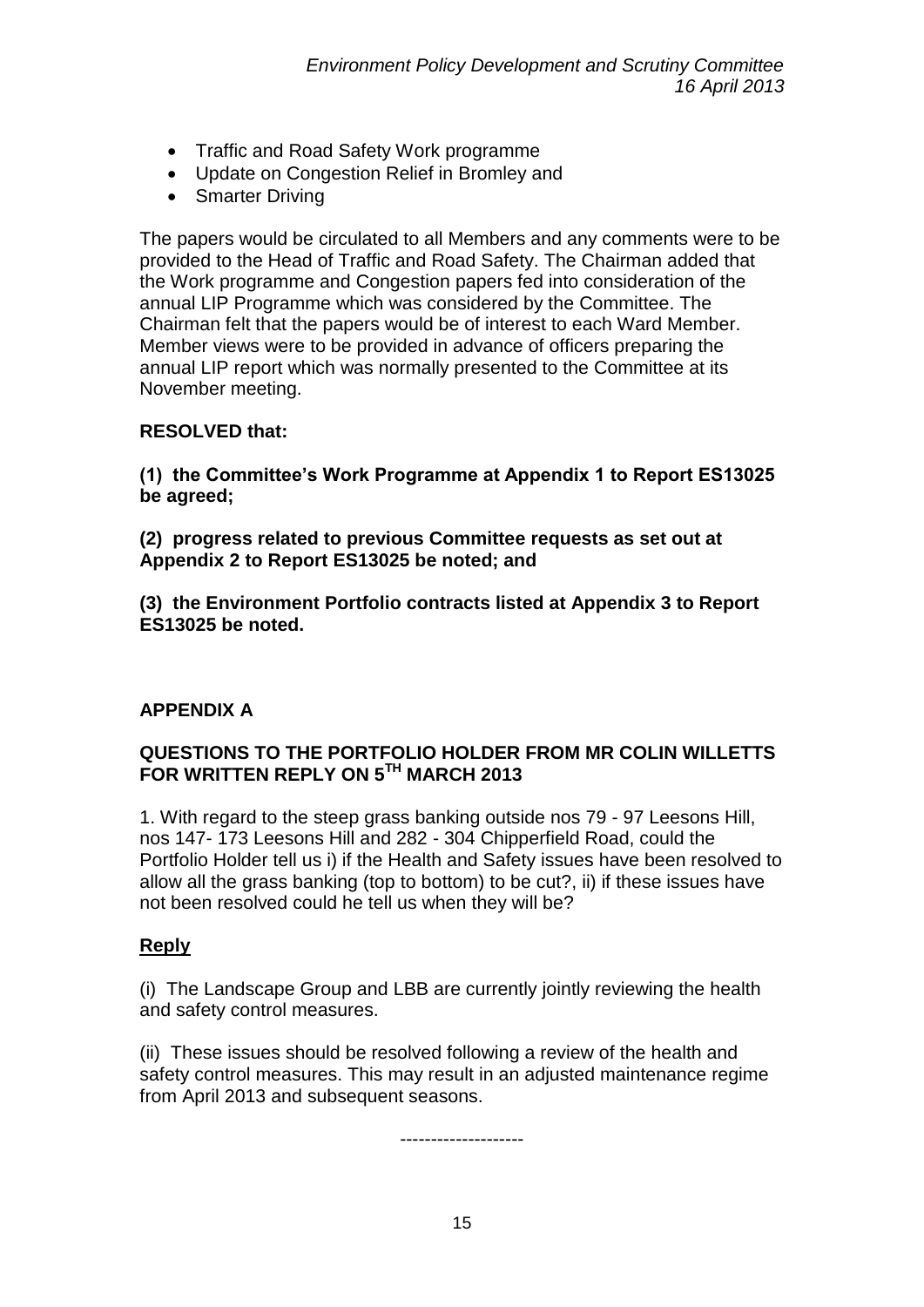2. Having been informed by Councillor Ince at our LCRA meeting 4/2/13 that a CCTV camera had been installed overlooking Cotmandene Crescent car park it transpired via a later email that this was 'promised' rather than 'installed'. Could the Portfolio Holder tell us when this 'promise' will be fulfilled with an approximate date for installation to counter the ongoing fly tipping problem at this location?

# **Reply**

The contract was put out to tender immediately after the Portfolio Holder gave the go ahead for the scheme, the tenders have been evaluated and the contract awarded.

There is a six week lead in on having the cameras built and the installation will be started as soon as the cameras are received, shortly thereafter. It is anticipated that all of the works should be completed and the system commissioned at the beginning of April.

--------------------

3. Could the Portfolio Holder tell us if the flank fences forming the boundarIies adjoining the public footpaths adjacent at i) 50 Curtismill Way & ii) 52 Curtismill Way & iii) 43 Broomwood & iv) 45 Broomwood Road are the responsibility of the London Borough of Bromley?

### **Reply**

Flank fences that form the boundary to a public footpath would be considered the responsibility of the adjoining owner of the premises. Investigations regarding land ownership of these locations have been made with the Land Registry Office.

#### --------------------

### **QUESTIONS TO THE PORTFOLIO HOLDER FROM MR COLIN WILLETTS FOR WRITTEN REPLY ON 16TH APRIL 2013**

1. Could the Portfolio Holder have the 96% (overall total estimate) of unumbered lamp columns in Saxville Road, Pleasance Road, Kelsey Road, Normanhurst Road & Dawson Avenue marked up for indentifcation?

#### **Reply**

In view of the lamps' original ID tags having either been stolen or vandalised, numbers will now be stencilled on to the columns for identification purposes.

--------------------